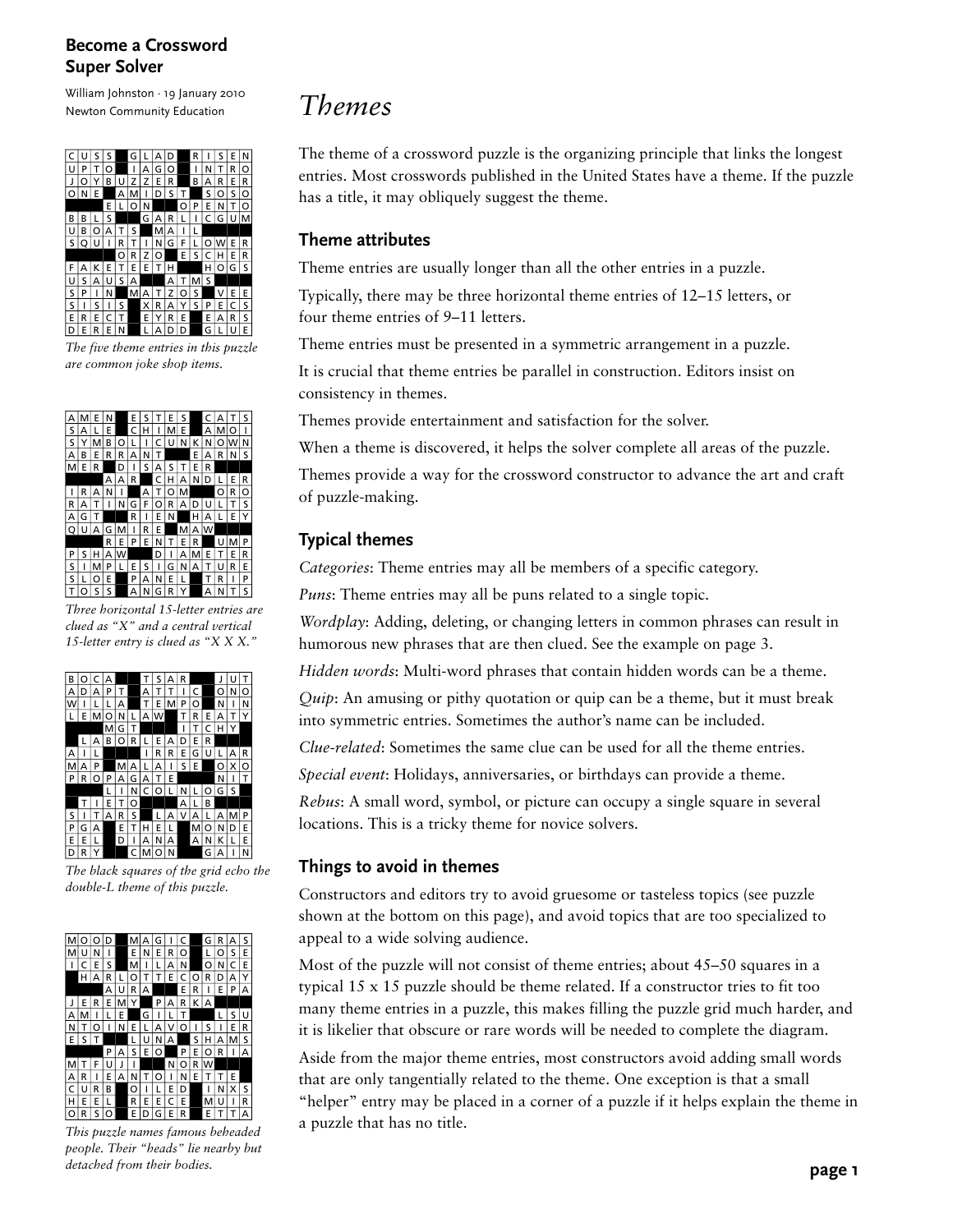William Johnston · 19 January 2010 Newton Community Education



*180-degree symmetry. The diagram looks the same upside down. All typical crosswords have this feature.*



*90-degree symmetry. A quarter turn maps the grid onto itself.*

|   |   |   |   |   |   |   |   |   | д |   | м | д |   |   |
|---|---|---|---|---|---|---|---|---|---|---|---|---|---|---|
| н | റ | P |   |   | E |   | E | C | T |   | A |   | P | O |
| ∩ | O | P | S |   | D |   | D |   |   | А | G | А | ı | Ν |
| U | Ś | E | R | S |   | в | O | Ν |   | V | ı | N | C | E |
| т | н | R | E | E | R |   | N | G | в |   | N | D | Е | R |
|   |   | P | А | R | D |   |   |   | А | L | O | т |   |   |
| G | R | А | D | E | S | E | P | А | R | A | т | ı | ∩ | Ν |
| н | А | L |   |   |   | F | O | X |   |   |   | P | н | ۱ |
| ı | м | А |   |   |   | т | L | Е |   | E | А | P | റ |   |
|   |   | T | А | n | А |   |   |   | Ν | д | т | E |   |   |
| C | н |   | N | E | S | E |   | А | N |   | E | R | N | S |
|   | റ | N | G | А |   |   | Ü | G |   | А | L | G | ı | А |
| ۱ | N | А | L | L | D |   | R | E | Ċ | т | ۱ | ∩ | N | S |
| Ν | റ |   | E |   | R | н | ı | N | O |   | E | R | N | E |
| G | R | E | Y |   | J | u | D | А | s |   | R | E | Y | S |

*Mirror symmetry in two axes.*



*Mirror symmetry in four axes. Diagram A Diagram B Diagram C Diagram D*

# *Grids*

The grid is the pattern of black and white squares that the solver fills in. You can use graph paper or computer software to help design and fill crossword grids.

#### **Grid features**

Grids are almost always square.

Grids usually have an odd number of squares on each side. Common sizes for grids are 15 x 15 for weekday puzzles and 21 x 21 for Sunday puzzles.

The maximum word count in a 15 x 15 themed puzzle is 78 words.

No more than about 1/6 of the squares in the grid should be black.

Every white square in the grid must appear in an Across and a Down word.

The black squares of the grid must not divide the puzzle into unconnected areas.

#### **Grid symmetries**

The pattern of black squares must have 180-degree symmetry. That is, if you turn the diagram upside down, it looks the same.

In addition to 180-degree symmetry, some puzzles also have 90-degree symmetry.

In addition to 180-degree symmetry, some puzzles also have mirror symmetry.

On rare occasions, a puzzle will have mirror symmetry only, without 180-degree symmetry.

### **Things to avoid in grids**

Two-letter words are not allowed in standard puzzles.

Avoid having too many three-letter words. A maximum of 8–15 three-letter words is ideal.

Avoid "cheater" black squares added just to make filling the grid easier. If a black square can be removed without changing the total number of words in the grid, it is a cheater, unless it is required for thematic reasons.

Avoid large clumps of black squares.

l l l l l L

Avoid having just one entry as a mode of access into a region of the grid. Solvers should have two ways of getting into every region. This guideline is violated in the top diagram shown at the left.

## **Grid Activity**

*The following grids are unacceptable for different reasons. Can you explain why each grid fails to meet the typical requirements for a puzzle?*





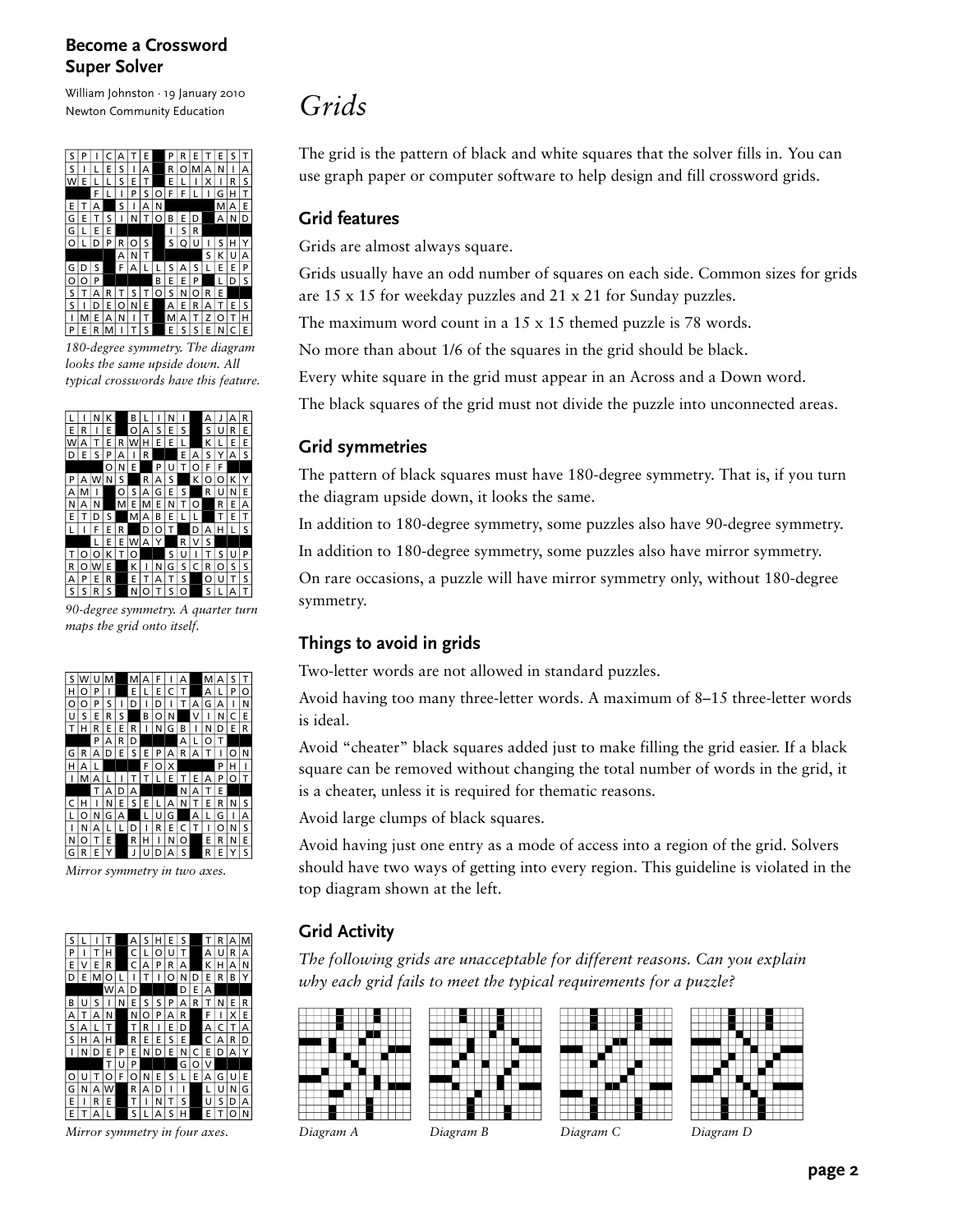William Johnston · 19 January 2010 Newton Community Education

| ERA        |          |                                                                                                                           | AREA ARENA ESTATE     |
|------------|----------|---------------------------------------------------------------------------------------------------------------------------|-----------------------|
|            |          |                                                                                                                           | ERE ERIE ERASE TSETSE |
|            |          |                                                                                                                           | ELI ALOE EERIE STEREO |
| <b>ONE</b> |          |                                                                                                                           | EDEN ENTER ODESSA     |
|            | ORE ARIA |                                                                                                                           | OPERA ELAINE          |
| <b>ATE</b> |          |                                                                                                                           | ANTE IRATE ORIOLE     |
| <b>ALE</b> |          |                                                                                                                           | ELSE ALONE ENAMEL     |
| <b>ETA</b> | IDEA     |                                                                                                                           | IRENE ARARAT          |
|            |          |                                                                                                                           | ALI ASEA AROMA ORIENT |
| ENE        |          |                                                                                                                           | OREO ERATO ARENAS     |
| T1         |          | $\mathcal{L}$ and $\mathcal{L}$ and $\mathcal{L}$ and $\mathcal{L}$ and $\mathcal{L}$ and $\mathcal{L}$ and $\mathcal{L}$ |                       |

*These are some of the most common short words found in crosswords.*

| Cardinal point | S T                     |  |
|----------------|-------------------------|--|
|                | $  S$ T                 |  |
| Musical key    | $B$ M $_{-}$ $_{-}$ O R |  |
|                | $BM_$ _ _ O R           |  |
| Car damage     | $D = N$                 |  |
|                | $D$ N                   |  |
| Slow movement  | $L_{- - -} 0$           |  |
|                | L _ _ _ 0               |  |
| " $\_\_boy!$ " | $T_A$                   |  |
|                | _ T _ A                 |  |
| Mummy's spot   | $=$ $-$ Y P T           |  |
|                | Y P T                   |  |
| Country name   | $E =$                   |  |
|                | $E_{-}$                 |  |

# *Improving Your Solving*

#### **Commonly used words**

As you gain practice in crossword solving, you will find that certain words crop up over and over again. This has to do with patterns of letters, such as alternating vowels and consonants, and frequency of common letters, that make building the puzzle easier for the constructor.

Some of these words are very common, and others are rare enough that they seem to be seen only in crosswords, and they are sometimes known as *crosswordese*, such as ETUI, OLEO, ORCA, and so on. Familiarity with common fill words and crosswordese can help speed your solving.

#### **Finding the easy ones**

Some people like to quickly scan through a puzzle to see which entries they are sure they know. Look at the clue set and see if any clues stand out as ones that you think you can solve right away.

*Fill-in-the-blank* type clues are one kind of clue that can provide an early foothold in a puzzle. Some sports or movie *trivia clues* may be gimmes. You can also often be confident about clues involving areas in which you have expertise.

#### **Method of attack**

How do you proceed in solving a puzzle? Some solvers read all the Across clues in order and then the Down clues, proceeding methodically in that order, repeating as necessary. Others skip around in the diagram or clues with no particular method, gradually completing the puzzle piecemeal.

Another approach is to try to always build off of words you have already entered, gradually filling the grid like an ever-enlarging amoeba. With this approach, you already have at least one known letter in each new word you enter, and you can be more certain the answers are correct because you are building on known letters. The fastest solvers at the annual crossword competition largely use this approach.

### **Ambiguous fill**

Sometimes you will find that there are two or more words that seem to work as an answer. It may be possible to fill in some letters, even though you aren't yet sure what the final answer is. For example, the clue "*Make edits*" could be AMEND or EMEND. So, you can fill in \_MEND.

You will eventually figure out which answer is correct, but in the meantime you should enter as many likely letters as you can.

Watch out for clues where the constructor has deliberately set traps! For example, the clue "*Something in a shell*" might be used for PIE, or PEA, or even OAR.

#### **Ambiguous Fill Activity**

*Explain why each of the clues at the left is ambiguous by finding more than one answer that fits with the given letters.*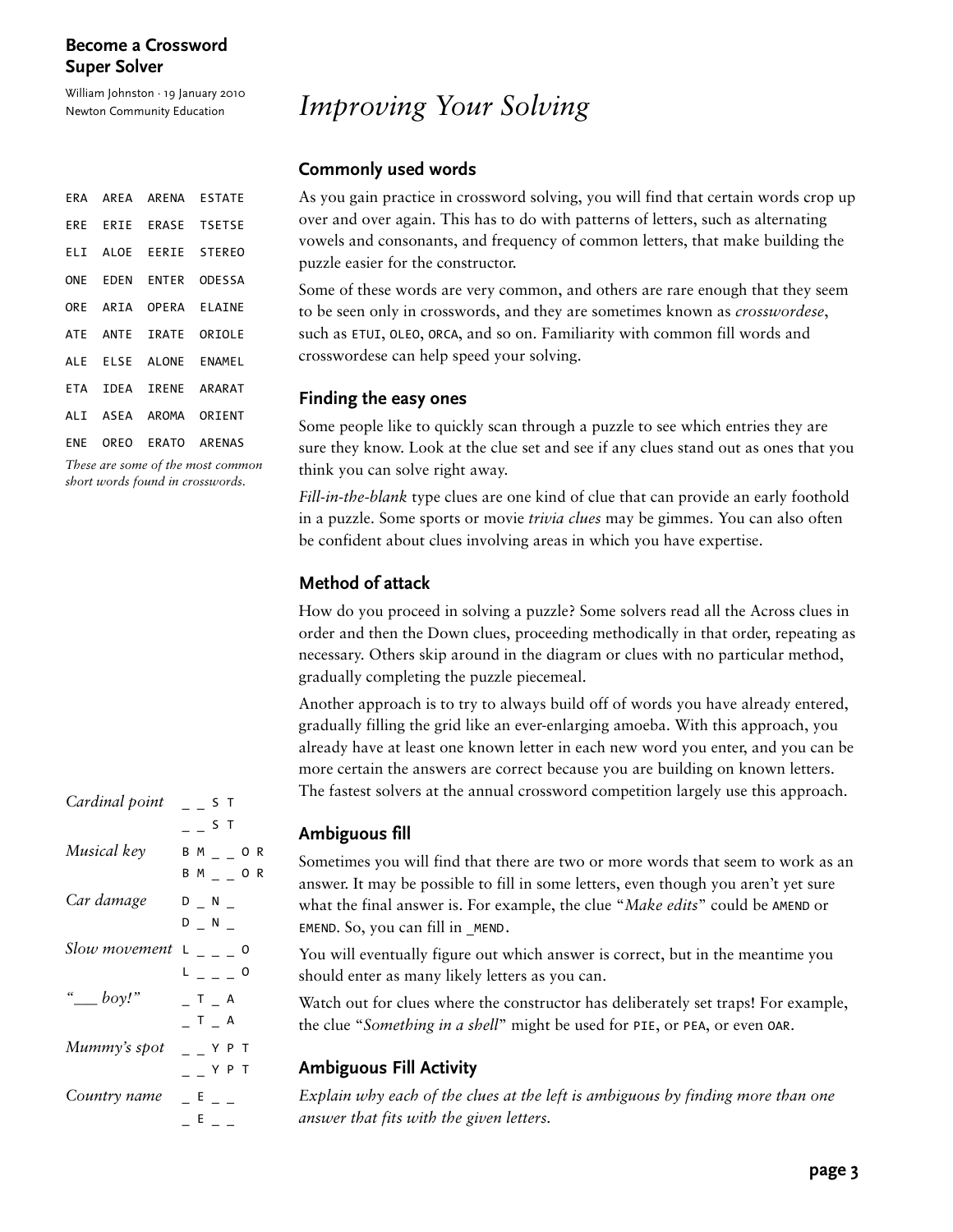William Johnston · 19 January 2010 Newton Community Education

## *Tackling Clues*

The clues in a puzzle are what the solver uses to discover the answers. You will find that certain conventions apply to clues in puzzles.

#### **Rules for clues**

The part of speech of a clue must match the part of speech of the answer.

Clues should be accurate, but they may be deceptive.

Clues will be short, since there are space limitations in newspapers.

If an answer is an abbreviation, the clue will include an abbreviation itself as a cue, or include "(abbr.)" at the end.

If an answer is a common word from a foreign language, the clue will usually use a reference to that language within its wording.

Difficult entries should have easy clues, or they should be crossed by words that all have easy clues.

The level of difficulty of clues should be appropriate for the venue of the puzzle and the day of the week it will appear.

#### **Varieties of clues**

*Straight definition*: Most crossword clues are simple definitions of their answers.

*Alliteration or rhyme*: Clues can use alliteration or rhyme to avoid monotony.

*Fill-in-the-blank*: Some entries can only be clued with a fill-in-the-blank phrase.

*Trivia*: Solvers enjoy learning new things, so an interesting fact that can clue a common answer in a fresh way is usually welcome.

*Punny or tricky*: A question mark often indicates that the solver needs to view a clue in a non-standard way to solve it.

*Humorous*: Solvers welcome offbeat clues to words.

#### **Clue variety**

You can see from the examples below that it is possible to write clues of different varieties or difficulty levels for the same word.

| Genesis garden               | Sandwich cookie                      | Run off to wed                             |
|------------------------------|--------------------------------------|--------------------------------------------|
| Paradise                     | Nabisco treat                        | Split to unite                             |
| Idyllic spot                 | Hydrox alternative                   | Get hitched quick                          |
| Jeannie portrayer Barbara    | Snack since 1912                     | Run for your wife?                         |
| 1950s British prime minister | Stackable snack                      | Take the honey and run?                    |
| Steinbeck's "East of ___"    | Dunkable dessert                     | Bolt together?                             |
| Temptation location          | Round of snacking?                   | What running mates do?                     |
| Fall locale                  | Food that's been kosher              | Take part in a secret joint                |
| First place?                 | since 1998                           | venture?                                   |
|                              | It may get a licking after<br>dinner | Choose the window instead<br>of the aisle? |

#### **Tricky Clue Activity**

*Can you solve these clues? The question marks at the end indicate these are tricky clues.*

Pole star?  $\frac{\mathsf{S}}{\mathsf{S}} = \mathsf{N} = \mathsf{A} = \mathsf{L} = \mathsf{U} =$ Old tool for working on logs?  $\begin{array}{r} \mathsf{L} \ \mathsf{L} \ \mathsf{L} \ \mathsf{D} \ \mathsf{L} \ \mathsf{R} \ \mathsf{L} \ \mathsf{L} \ \mathsf{L} \end{array}$ Where mates are often found?  $\underline{\wedge} \underline{\wedge} \underline{\wedge} = \underline{\wedge} \underline{\wedge} = \underline{\wedge}$ Blessed events?  $\mathbb{N}$   $\mathbb{N}$   $\mathbb{Z}$   $\mathbb{Z}$   $\mathbb{Z}$   $\mathbb{Z}$   $\mathbb{N}$ Takes back the lead?  $E$   $S$   $-$ Spoke more than once?  $- - 11$ Bring up the rear?

 $-00$  –

Scratch post?

 $I -$